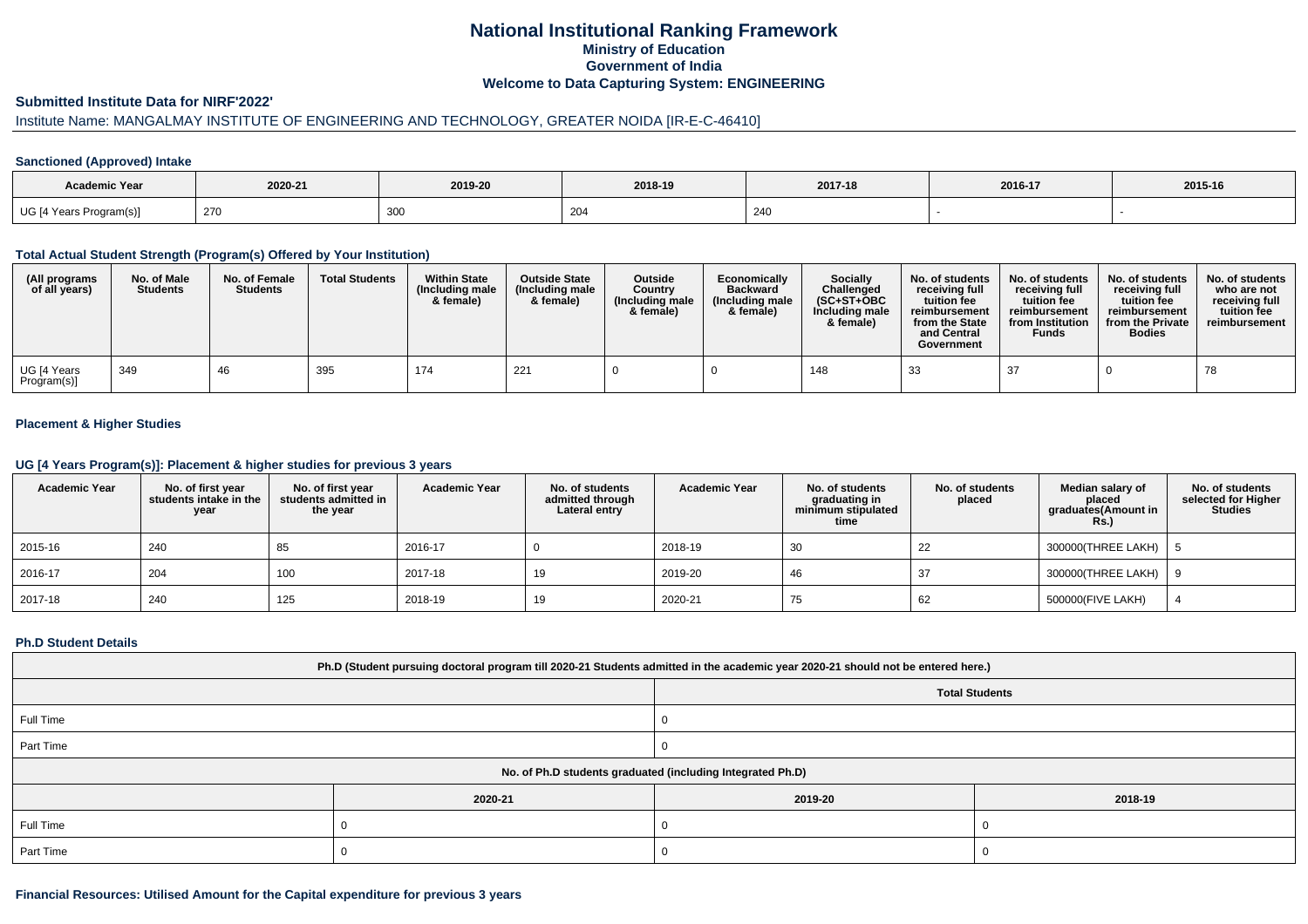| <b>Academic Year</b>                                                                                                                                                                   | 2020-21                                                                | 2019-20                                                                    | 2018-19                                                                  |  |  |  |  |  |  |
|----------------------------------------------------------------------------------------------------------------------------------------------------------------------------------------|------------------------------------------------------------------------|----------------------------------------------------------------------------|--------------------------------------------------------------------------|--|--|--|--|--|--|
|                                                                                                                                                                                        | <b>Utilised Amount</b>                                                 | <b>Utilised Amount</b>                                                     | <b>Utilised Amount</b>                                                   |  |  |  |  |  |  |
| Annual Capital Expenditure on Academic Activities and Resources (excluding expenditure on buildings)                                                                                   |                                                                        |                                                                            |                                                                          |  |  |  |  |  |  |
| Library (Books, Journals and e-Resources only)                                                                                                                                         | 1159619 (Eleven Lakh Fifty Nine Thousend Six Hundred<br>Nineteen)      | 894514 (Eight Lakh Ninty Four Thousand Five Hundred<br>Fourteen )          | 1089143 (Ten Lakh Eighty Nine Thousand One Hundred<br>Fourty Three)      |  |  |  |  |  |  |
| New Equipment and software for Laboratories                                                                                                                                            | 4029561 (Forty Lakh Twenty Nine Thousand Five Hundred<br>Sixty One)    | 268768 (Two Lakh Sixty Eight Thousand Seven Hundred Sixty<br>Eight)        | 1498789 (Fouteen Lakh Ninty Eight Thousand Seven<br>Hundred Eighty Nine) |  |  |  |  |  |  |
| <b>Engineering Workshops</b>                                                                                                                                                           | 182714 (One Lakh Eighty Two Thousand Seven Hundred<br>Fourteen)        | 177472 (One Lakh Seventy Seven Thousand Four Hundred<br>Seventy Two)       | 577065 (Five Lakh Seventy Seven Thousand Sixty Five)                     |  |  |  |  |  |  |
| Other expenditure on creation of Capital Assets (For setting up classrooms, seminar hall, conference hall, library, Lab, Engg<br>workshops excluding expenditure on Land and Building) | 2767220 (Twenty Seven Lakh Sixty Seven Thousand Two<br>Hundred Twenty) | 3492553 (Thirty Four Lakh Ninety Two Thousand Five Hundred<br>Fifty Three) | 5715927 (Fifty Seven Lakh Fifteen Thousand Nine Hundred<br>Twenty Seven) |  |  |  |  |  |  |

## **Financial Resources: Utilised Amount for the Operational expenditure for previous 3 years**

| <b>Academic Year</b>                                                                                                                                                                            | 2020-21                                                                             | 2019-20                                                                                  | 2018-19                                                                                 |  |  |  |  |  |  |
|-------------------------------------------------------------------------------------------------------------------------------------------------------------------------------------------------|-------------------------------------------------------------------------------------|------------------------------------------------------------------------------------------|-----------------------------------------------------------------------------------------|--|--|--|--|--|--|
|                                                                                                                                                                                                 | <b>Utilised Amount</b>                                                              | <b>Utilised Amount</b>                                                                   | <b>Utilised Amount</b>                                                                  |  |  |  |  |  |  |
| <b>Annual Operational Expenditure</b>                                                                                                                                                           |                                                                                     |                                                                                          |                                                                                         |  |  |  |  |  |  |
| Salaries (Teaching and Non Teaching staff)                                                                                                                                                      | 24861944 (Two Crore Forty Eight Lakh Sixty One Thousand<br>Nine Hundred Forty Four) | 23537583 (Two Crore Thirty Five Lakh Thirty Seven Thousand<br>Five Hundred Eighty Three) | 17978269 (One Crore Seventy Nine Lakh Seventy Eight<br>Thousand Two Hundred Sixty Nine) |  |  |  |  |  |  |
| Maintenance of Academic Infrastructure or consumables and<br>other running expenditures (excluding maintenance of hostels<br>and allied services, rent of the building, depreciation cost, etc) | 1650738 (Sixteen Lakh Fifty Thousand Seven Hundred Thirty<br>Eight)                 | 1557542 (Fifteen Lakh Fifty Seven Thousand Five Hundred<br>Forty Two)                    | 1021247 (Ten Lakh Twenty One Thousand Two Hundred Forty<br>Seven)                       |  |  |  |  |  |  |
| Seminars/Conferences/Workshops                                                                                                                                                                  | 344198 (Three Lakh Forty Four Thousand One Hundred Ninety<br>Eight)                 | 164250 (One Lakh Sixty Four Thousand Two Hundred Fifty)                                  | 119841 (One Lakh Nineteen Thousand Eight Hundred Forty<br>One <sup>'</sup>              |  |  |  |  |  |  |

**IPR**

| Calendar year            | 2020 | 2019 | 2018 |
|--------------------------|------|------|------|
| No. of Patents Published |      |      |      |
| No. of Patents Granted   |      |      |      |

# **Sponsored Research Details**

| <b>Financial Year</b>                    | 2020-21 | 2019-20                               | 2018-19 |
|------------------------------------------|---------|---------------------------------------|---------|
| Total no. of Sponsored Projects          |         |                                       |         |
| Total no. of Funding Agencies            |         |                                       |         |
| Total Amount Received (Amount in Rupees) |         | 21250                                 |         |
| Amount Received in Words                 | Zero    | Twenty One Thousand Two Hundred Fifty | Zero    |

# **Consultancy Project Details**

| <b>Financial Year</b>             | 2020-21 | 2019-20 | 2018-19 |
|-----------------------------------|---------|---------|---------|
| Total no. of Consultancy Projects |         |         |         |
| Total no. of Client Organizations |         |         |         |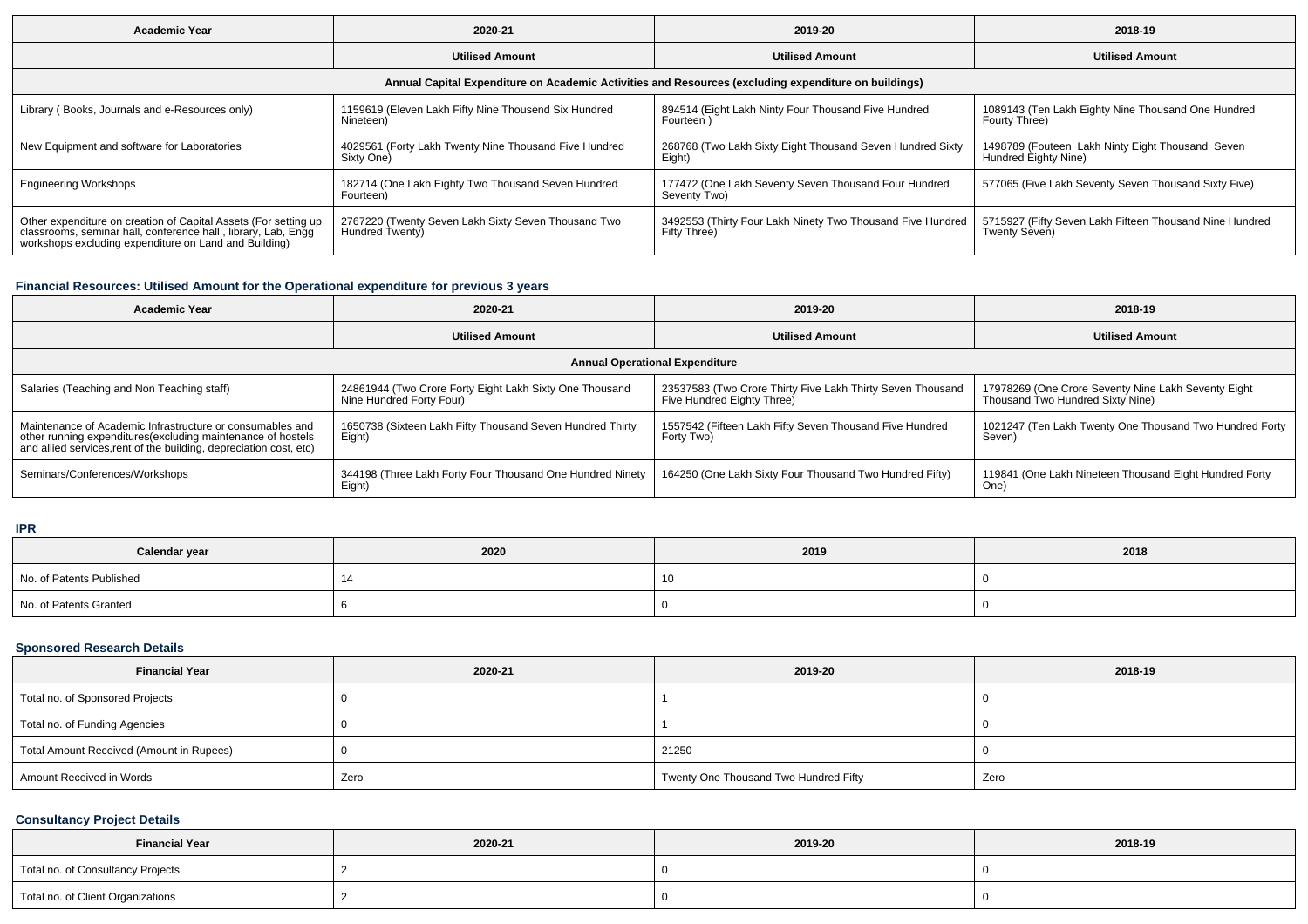| 10000<br>Total Amount Received (Amount in Rupees) |          |      |      |  |
|---------------------------------------------------|----------|------|------|--|
| Amount Received in Words                          | Thousano | Zero | Zero |  |

## **PCS Facilities: Facilities of physically challenged students**

| 1. Do your institution buildings have Lifts/Ramps?                                                                                                         | Yes, more than 40% of the buildings |
|------------------------------------------------------------------------------------------------------------------------------------------------------------|-------------------------------------|
| 2. Do your institution have provision for walking aids, including wheelchairs and transportation from one building to another for<br>handicapped students? | Yes                                 |
| 3. Do your institution buildings have specially designed toilets for handicapped students?                                                                 | Yes, more than 40% of the buildings |

# **Faculty Details**

| Srno                    | <b>Name</b>              | Age                                                 | Designation            | Gender                       | Qualification            | <b>Experience (In</b><br>Months) | <b>Currently</b><br>working with<br>institution? | <b>Joining Date</b>       | <b>Leaving Date</b>    | <b>Association type</b>           |                          |
|-------------------------|--------------------------|-----------------------------------------------------|------------------------|------------------------------|--------------------------|----------------------------------|--------------------------------------------------|---------------------------|------------------------|-----------------------------------|--------------------------|
| Yashpal Singh           | 38                       | Dean / Principal /<br>Director / Vice<br>Chancellor | Male                   | Ph.D                         | 168                      | Yes                              | 01-08-2019                                       | $\sim$                    | Regular                | $\overline{2}$                    | Jyotsna Pandit           |
| 42                      | Professor                | Female                                              | Ph.D                   | 146                          | Yes                      | 18-07-2011                       | $\ddotsc$                                        | Regular                   | 3                      | <b>KOMAL KUMAR</b><br><b>GAUR</b> | 60                       |
| Professor               | Male                     | Ph.D                                                | 244                    | Yes                          | 08-01-2014               | Ξ.                               | Regular                                          | $\overline{4}$            | <b>HARISH BHATIA</b>   | 52                                | Associate<br>Professor   |
| Male                    | M.A.(Economics)          | 144                                                 | Yes                    | 01-08-2012                   | $\overline{a}$           | Regular                          | $\sqrt{5}$                                       | <b>SHRINIWAS</b><br>SINGH | 38                     | Associate<br>Professor            | Male                     |
| Ph.D                    | 99                       | Yes                                                 | 15-01-2018             | $\overline{\phantom{a}}$     | Regular                  | 6                                | <b>GAURAV SINGH</b>                              | 37                        | Associate<br>Professor | Male                              | Ph.D                     |
| 94                      | Yes                      | 01-08-2018                                          | u.                     | Regular                      | $\overline{7}$           | HIMANSHU<br>RASTOGI              | 45                                               | Associate<br>Professor    | Male                   | M.Tech                            | 94                       |
| Yes                     | 19-08-2019               | $\overline{\phantom{a}}$                            | Regular                | 8                            | PRADEEP<br>KUMAR         | 42                               | Associate<br>Professor                           | Male                      | Ph.D                   | 146                               | Yes                      |
| 01-08-2016              | $\overline{\phantom{a}}$ | Regular                                             | 9                      | <b>GIRISH DUTT</b><br>GAUTAM | 36                       | Professor                        | Male                                             | Ph.D                      | 84                     | Yes                               | 01-07-2019               |
| $\sim$                  | Regular                  | 10                                                  | <b>ISHWAR SINGH</b>    | 47                           | Associate<br>Professor   | Male                             | Ph.D                                             | 94                        | Yes                    | 01-08-2018                        | $\overline{\phantom{a}}$ |
| Regular                 | 11                       | DHANANJAY<br><b>SINGH</b>                           | 34                     | Assistant<br>Professor       | Male                     | M.Sc(Phy)                        | 144                                              | Yes                       | 04-03-2013             | $\overline{\phantom{a}}$          | Regular                  |
| 12                      | PRAVEEN<br>KUMAR         | 34                                                  | Assistant<br>Professor | Male                         | M.A                      | 79                               | Yes                                              | 10-10-2018                | $\sim$                 | Regular                           | 13                       |
| SARVESH<br>KUMAR MISHRA | 31                       | Assistant<br>Professor                              | Male                   | M.Sc.                        | 49                       | Yes                              | 07-04-2019                                       | $\overline{a}$            | Regular                | 14                                | VISHAL MISHRA            |
| 33                      | Assistant<br>Professor   | Male                                                | M.Tech                 | 89                           | Yes                      | 01-08-2016                       | Ξ.                                               | Regular                   | 15                     | PRASHANT<br>KUMAR                 | 30                       |
| Assistant<br>Professor  | Male                     | M.Tech                                              | 48                     | Yes                          | 02-01-2017               | н.                               | Regular                                          | 16                        | <b>VAISHALI NEHRA</b>  | 29                                | Assistant<br>Professor   |
| Female                  | M.Tech                   | 48                                                  | Yes                    | 01-08-2018                   | $\overline{\phantom{a}}$ | Regular                          | 17                                               | <b>SUKRITI TIWARI</b>     | 29                     | Assistant<br>Professor            | Female                   |
| M.Tech                  | 60                       | Yes                                                 | 01-07-2019             | $\overline{\phantom{a}}$     | Regular                  | 18                               | <b>LALITA VERMA</b>                              | 42                        | Assistant<br>Professor | Female                            | M.Tech                   |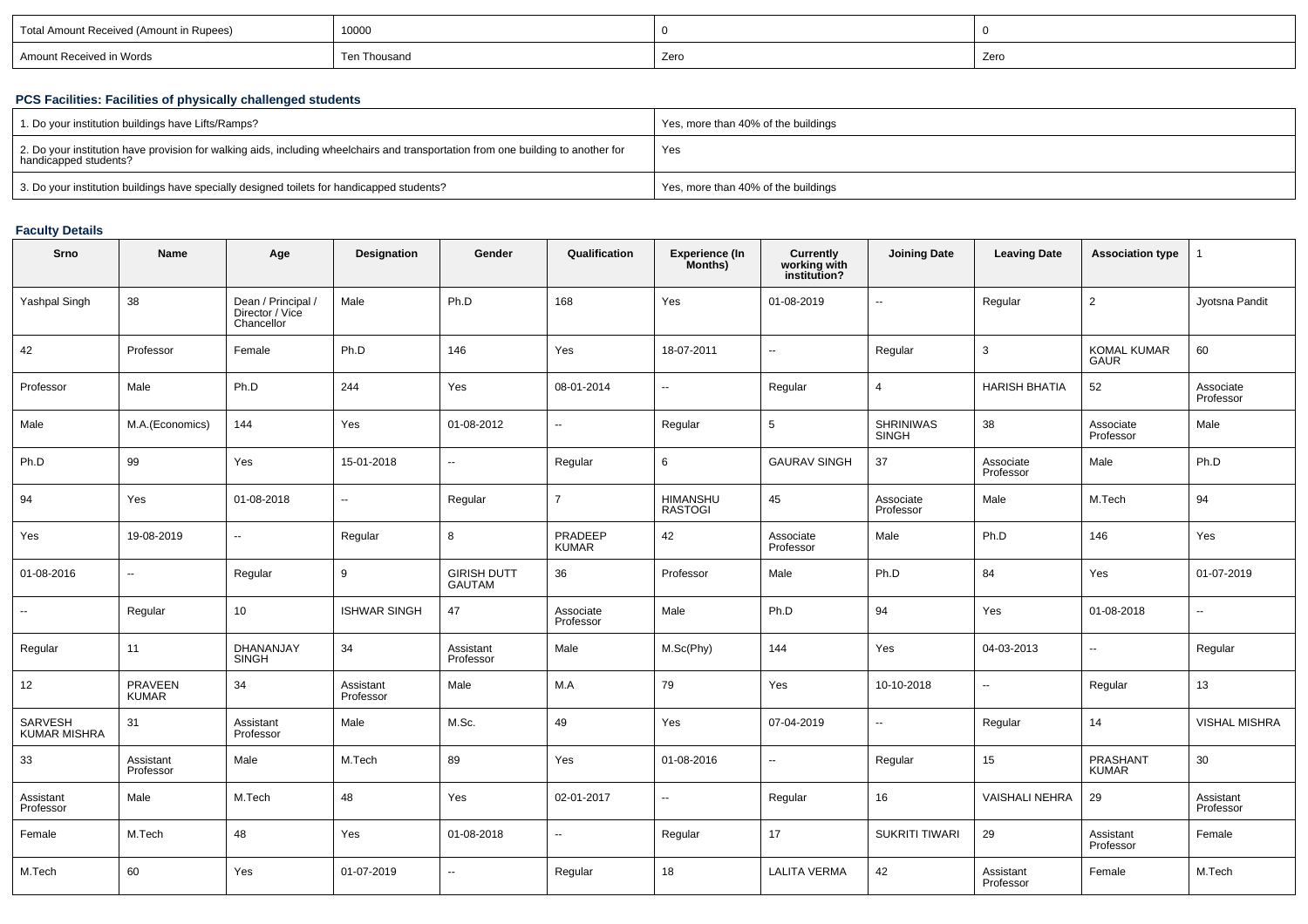| 124                      | Yes                    | 05-08-2019               |                          | Regular                  | 19                       | BHAVESH<br>MATHUR      | 39                       | Assistant<br>Professor | Male                   | M.Tech                   | 104                    |
|--------------------------|------------------------|--------------------------|--------------------------|--------------------------|--------------------------|------------------------|--------------------------|------------------------|------------------------|--------------------------|------------------------|
| Yes                      | 03-07-2017             | н.                       | Regular                  | 20                       | <b>ALPNA SINGH</b>       | 31                     | Assistant<br>Professor   | Female                 | M.Tech                 | 60                       | Yes                    |
| 03-07-2017               | --                     | Regular                  | 21                       | PRIYA SHARMA             | 29                       | Assistant<br>Professor | Female                   | M.Tech                 | 48                     | Yes                      | 15-01-2018             |
|                          | Regular                | 22                       | <b>MEHA MATHUR</b>       | 30                       | Assistant<br>Professor   | Female                 | M.Tech                   | 69                     | Yes                    | 06-08-2018               | --                     |
| Regular                  | 23                     | BHUPENDRA<br>KUMAR       | 39                       | Assistant<br>Professor   | Male                     | M.Tech                 | 144                      | Yes                    | 05-08-2019             | $\sim$                   | Regular                |
| 24                       | TARANJEET<br>SINGH     | 29                       | Assistant<br>Professor   | Male                     | M.Tech                   | 72                     | Yes                      | 05-08-2019             | н.                     | Regular                  | 25                     |
| AMIT KUMAR<br>MOURYA     | 36                     | Assistant<br>Professor   | Male                     | M.Tech                   | 124                      | Yes                    | 27-01-2014               | ⊶.                     | Regular                | 26                       | AJAY KUMAR             |
| 33                       | Assistant<br>Professor | Male                     | M.Tech                   | 94                       | Yes                      | 01-08-2016             | ⊶.                       | Regular                | 27                     | AMBICA YADAV             | 29                     |
| Assistant<br>Professor   | Female                 | M.Tech                   | 58                       | Yes                      | 15-01-2018               | н.                     | Regular                  | 28                     | <b>MALA YADAV</b>      | 35                       | Assistant<br>Professor |
| Female                   | M.Tech                 | 139                      | Yes                      | 06-08-2012               | $\overline{\phantom{a}}$ | Regular                | 29                       | <b>VIKAS WANKAR</b>    | 31                     | Assistant<br>Professor   | Male                   |
| M.Tech                   | 94                     | Yes                      | 01-08-2016               | $\sim$                   | Regular                  | 30                     | SANJAY SINGH<br>BHADORIA | 29                     | Assistant<br>Professor | Male                     | M.Tech                 |
| 74                       | Yes                    | 01-08-2016               | $\overline{\phantom{a}}$ | Regular                  | 31                       | <b>KAPIL KUMAR</b>     | 32                       | Assistant<br>Professor | Male                   | M.Tech                   | 84                     |
| Yes                      | 28-07-2014             | $\overline{\phantom{a}}$ | Regular                  | 32                       | ANAND<br><b>PRAKASH</b>  | 30                     | Assistant<br>Professor   | Male                   | M.Tech                 | 84                       | Yes                    |
| 17-08-2015               | ٠.                     | Regular                  | 33                       | <b>ANKIT KUMAR</b>       | 28                       | Assistant<br>Professor | Male                     | M.Tech                 | 72                     | Yes                      | 01-08-2016             |
| ⊷.                       | Regular                | 34                       | Manoj Kumar<br>Singh     | 45                       | Professor                | Male                   | Ph.D                     | 180                    | No                     | 01-12-2020               | --                     |
| Regular                  | 35                     | Ritika Saini             | 34                       | Associate<br>Professor   | Female                   | Ph.D                   | 71                       | No                     | 01-03-2021             | $\overline{\phantom{a}}$ | Regular                |
| 36                       | Shweta Singh           | 37                       | Associate<br>Professor   | Female                   | Ph.D                     | 90                     | No                       | 01-12-2020             | н.                     | Regular                  | 37                     |
| Bhupendra Nath<br>Pathak | 41                     | Associate<br>Professor   | Male                     | MSc(Mathematics)         | 144                      | No                     | 01-12-2020               | --                     | Regular                | 38                       | Amrita Khati           |
| 38                       | Associate<br>Professor | Female                   | M.Sc.                    | 96                       | No                       | 01-03-2021             | $\overline{\phantom{a}}$ | Regular                | 39                     | Avinash Kumar            | 34                     |
| Assistant<br>Professor   | Male                   | M.Tech                   | 48                       | No                       | 02-09-2020               | ⊶.                     | Regular                  | 40                     | Samendra Singh         | 38                       | Assistant<br>Professor |
| Male                     | M.Tech                 | 84                       | No                       | 23-11-2020               | ۰.                       | Regular                | 41                       | Vidhi Bhardwaj         | 33                     | Assistant<br>Professor   | Female                 |
| M.Tech                   | 100                    | No                       | 15-06-2013               | $\overline{\phantom{a}}$ | Regular                  | 42                     | Kamlesh Kumar<br>Rana    | 43                     | Associate<br>Professor | Male                     | Ph.D                   |
| 120                      | No                     | 20-10-2020               | $\overline{\phantom{a}}$ | Regular                  | 43                       | Pallavi Jain           | 36                       | Associate<br>Professor | Female                 | Ph.D                     | 84                     |